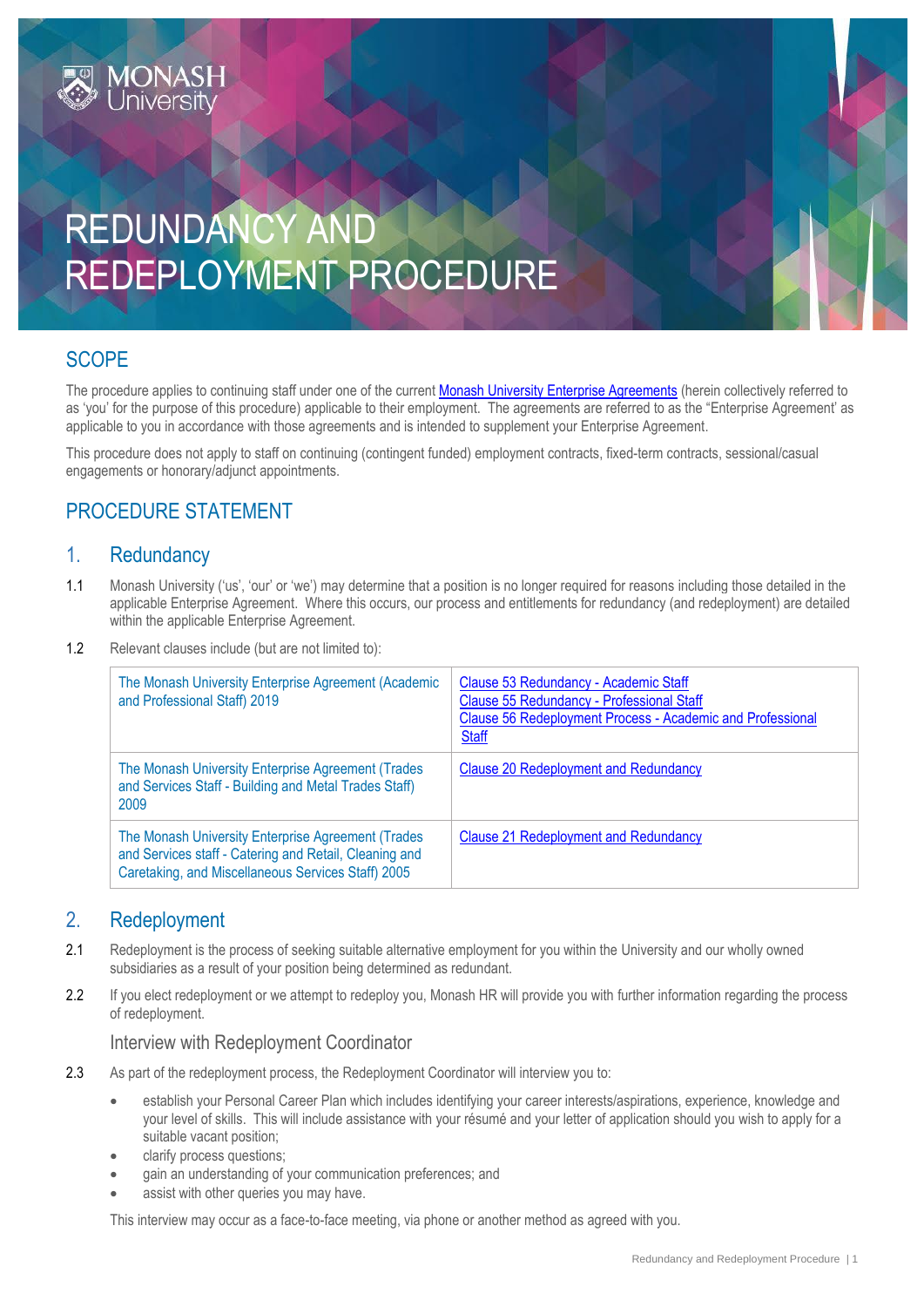## Notification of vacant positions

- 2.4 During the redeployment period, you and your nominated Representative (where applicable) will be notified of:
	- all vacant academic staff positions to be advertised; or
	- relevant vacant professional staff positions to be advertised

(as applicable) at or one level below your substantive level.

#### Identifying suitable alternative positions

- 2.5 In order to identify potentially suitable alternative positions for redeployment within the University or our wholly owned subsidiaries:
	- the Redeployment Coordinator will review vacant positions against your skills and experience;
	- you are also responsible for reviewing vacant positions and informing the Redeployment Coordinator of positions you identify as potentially suitable.

### Proceeding to advertising

- 2.6 Positions will proceed to advertising where:
	- you elect not to apply for or do not express an interest for the position in accordance with the notification to you;
	- positions determined that you are clearly unqualified for and would not become qualified within a reasonable period of time with or without training.

#### Interview for a vacant position

- 2.7 Subject to 2.6 above, the Redeployment Coordinator will coordinate an interview for you for vacant positions you have expressed an interest in.
- 2.8 You will be interviewed for the vacant position by a panel. The interview panel will confirm if you satisfy the selection criteria or would satisfy the selection criteria with reasonable training.
- 2.9 If you do not make yourself available for an interview within a reasonable period, the interviewing panel can decide based on the material available to them, whether the position is suitable.

### Outcome of Interview

- 2.10 Where an interview proceeds pursuant to 2.7, the Redeployment Coordinator will notify you of the outcome of your interview and provide feedback.
- 2.11 Where suitable alternative employment is available in a wholly owned subsidiary, you will be offered a new contract of employment by the wholly owned subsidiary.

## 3. Redundancy, voluntary early separation and related payments - professional staff

- 3.1 Where you have been issued a notice of redundancy and you have:
	- (a) not elected redeployment or early separation during the Notice Period under the applicable Enterprise Agreement;
	- (b) elected early separation during the Notice Period under the applicable Enterprise Agreement; or
	- (c) the University has been unable to offer you Suitable Alternative Employment or other redeployment,

and you have not accepted another position with the University or any wholly owned subsidiary, a Redundancy payment will be made to you in accordance with the applicable Enterprise Agreement.

## 4. Support

- 4.1 We are committed to providing a safe and supportive environment that promotes good mental health and high-quality support to staff experiencing poor mental health. If you require support for your mental health, refer to the [Mental Health Procedure.](https://publicpolicydms.monash.edu/Monash/documents/1942903)
- 4.2 The [Employee Assistance Program \(EAP\)](https://www.monash.edu/__data/assets/pdf_file/0011/797456/Employee-assistance.pdf) is a free professional counselling service available to all employees and their immediate family members. The service is highly confidential and offers short-term support for a variety of work-related and personal problems that may be affecting you at work or at home. You can arrange to speak with a counsellor over the phone or make an appointment to see a consultant for a face-to-face session. An after-hours messaging service operates at all other times.

## 5. Breach of procedure

5.1 We treat any breach of our policies or procedures seriously. We encourage reporting of concerns about non-compliance and manage compliance in accordance with the applicable Enterprise Agreement or contract terms.